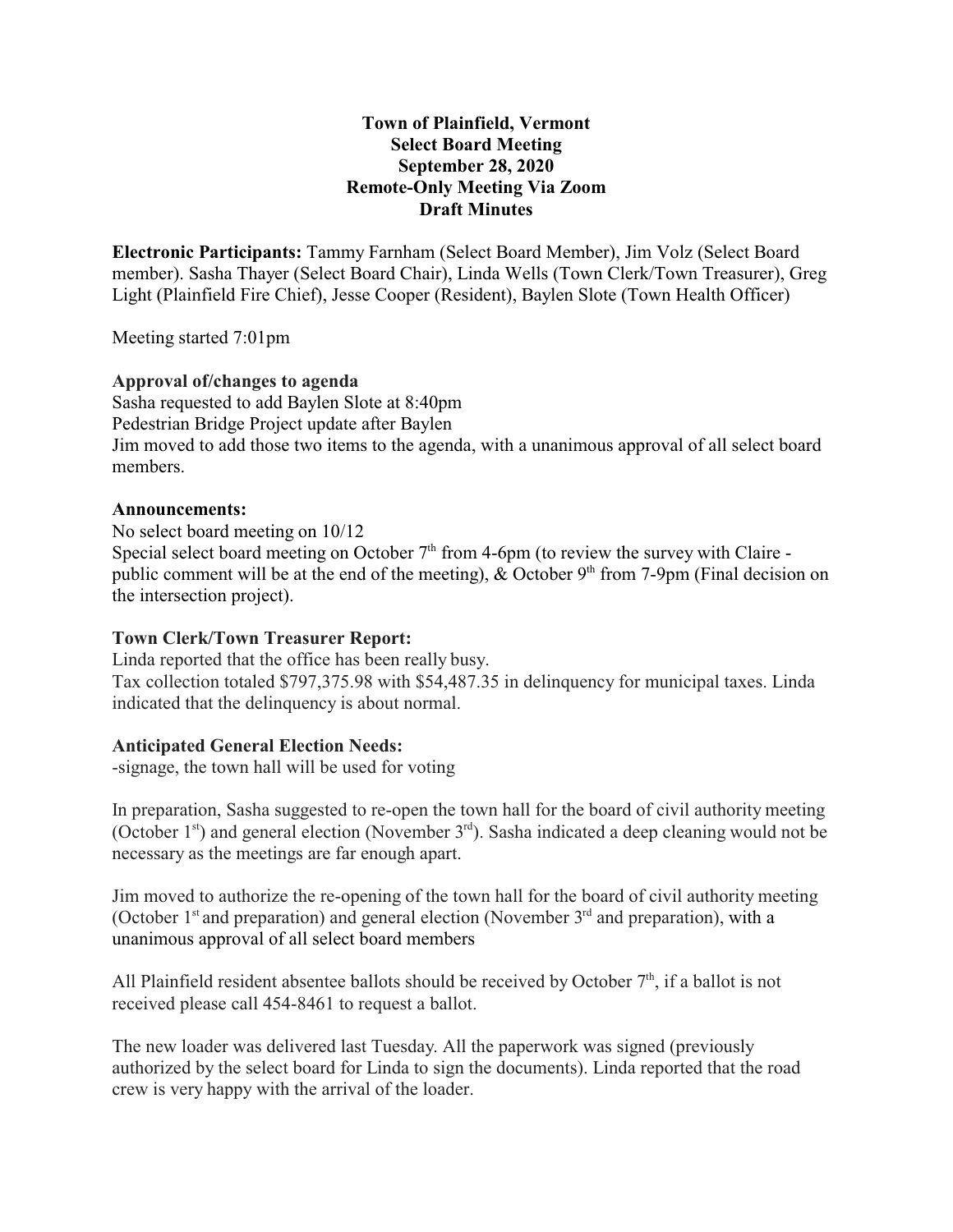Jim moved to clarify that Linda was authorized to sign the documents for the sale of the loader, with a unanimous approval of all select board members

Jeremy Matt suggested for the town to look into amending the application for COVID-19 expenses, one of which could relate to payment of taxes through the existing system. Sasha explained that there are current technologies to authorize electronic tax payments. These technologies would necessitate a temporary part-time employee to see this project through. Sasha indicated that these expenses would be reimbursed by the state due to COVID-19. Tammy also suggested to consider boosting a part-time employee to a full-time employee to help out with some of these extra tasks. Linda stated that Carol would be willing to work 40 hours, as she currently works 38 hours/week.

Jim moved to extend Carols hours to 40 hours per week, with a unanimous approval of all select board members.

Tammy mentioned that Twinfield students might be searching for community service opportunities and might be willing to help with the uptick in pace for Linda and Carol. Jim suggested that he would be willing to help out a few hours, and extended his willingness to be flexible.

Jim had previously suggested for the town to extend their Zoom membership to various committees (Zoom Pro - \$150/year). Sasha stated that she would reach out to all the committees to see what their needs are and the frequency of meetings to establish how to proceed.

#### **Meeting Minute Approval:**

Sasha suggested to approve meeting minutes next meeting (10/26).

# **Road Crew Summer Hours:**

The road crew said that they thought summer hours were a great idea, but they suggested for summer hours to start next year.

#### Plainfield Fire Chief – Billable Hazmat Emergency:

Several months ago, there was a Hazmat emergency in Marshfield that the town was called into. The fire department was told that emergency was a billable call. Greg Light suggested that he would like to see some of the funds allocated to the 3 volunteers that spent 9-hours on the call and took the day off from work. Tammy brought forth concern for situations that are not billable, as volunteers might feel like it's unfair, as there are other situations that are similar but they are not monetarily rewarded.

Greg suggested to disburse the \$6,800 in funds as follows: \$200 Town of Plainfield General Fund (for gas & supplies) \$236.25 Joe Perreault \$225 Dave Perreault \$225 Will Bennington \$ Remaining – Fire Department Fund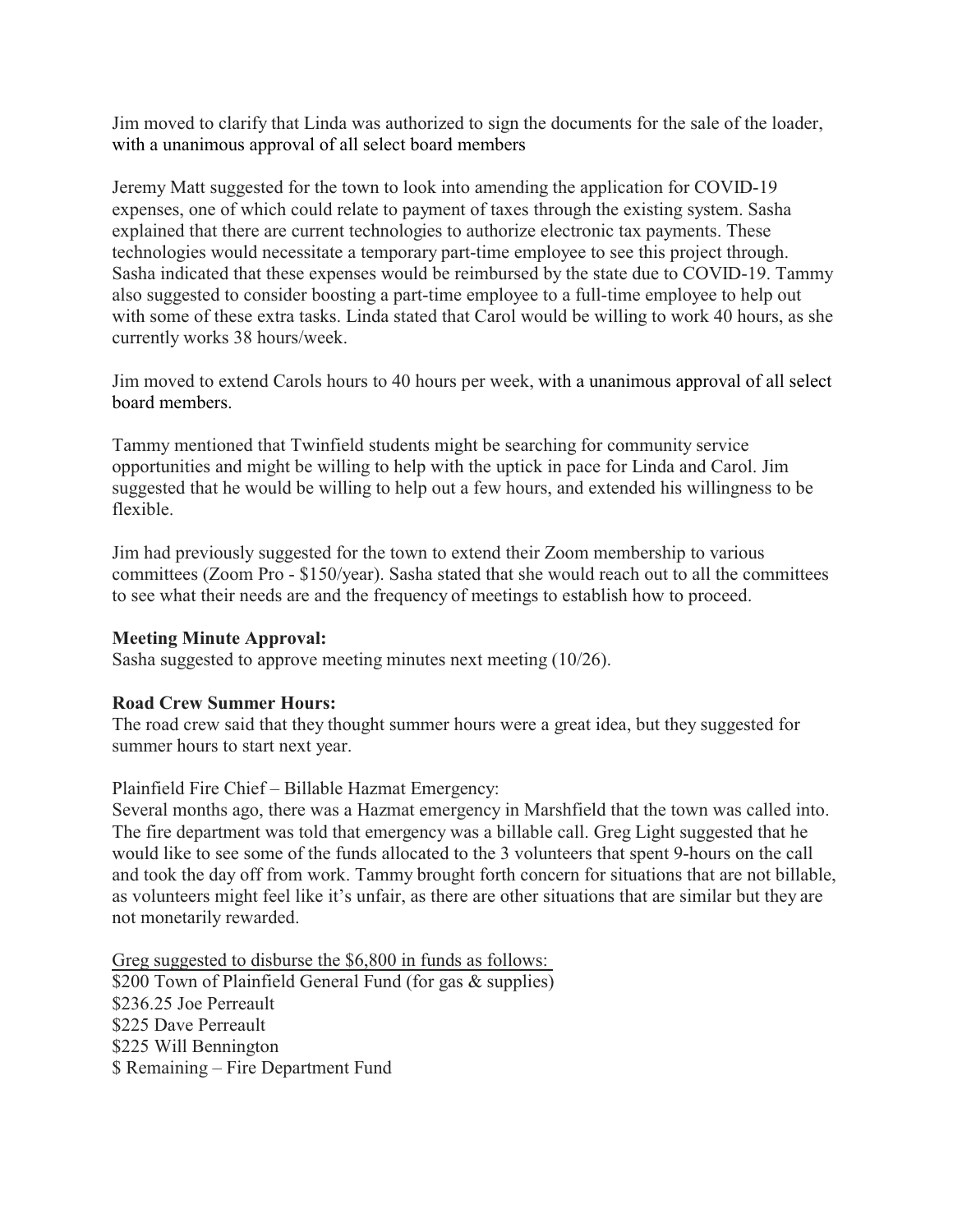Tammy suggested for a procedure to be created for situations like this to provide some clarity on how billable situations are handled. Sasha and Jim indicated that this might be burdensome as these situations are rare. Greg agreed that billable situations become more frequent than it would make sense to create a procedure for these situations.

Jim moved to allocate the funds as Greg suggested, with a unanimous approval of all select board members.

Tammy moved that going forward, if billable calls continue, the fire department develop a procedure to ensure clarity for all volunteer fire department members, with a unanimous approval of all select board members.

## **Public Comment:**

Greg indicated that he has been struggling to exterminate the rats in the village.

## **Request for Removal of Trees near the Town Hall:**

The trees on the town hall property are leaning over a Plainfield residents garage and was previously requested to be limbed/removed. The estimate that was initially forwarded to Linda was \$650. Jim indicated that Cindy has withdrawn her request to have the trees removed/ her willingness to pay \$200. Tammy expressed that the trees appear to be healthy and it seems like it would be a joint responsibility. Sasha said that she would look into the situation a little further.

# **Town Hall Opera House Re-Opening:**

General use – look at the rental agreement to be thinking about what the renter's obligation/perimeters should be. Sasha added that the Town of Plainfield should look into making all their properties "smoke-free". Jim requested to bring this topic up in a future meeting (10/26)

# **Approval of the Local Hazard Mitigation Plan:**

Rate of reimbursement is higher than other towns with a 17.5% match Jim moved to adopt the hazard mitigation plan, with a unanimous approval of all select board members.

# **Job Description of the Road Commissioner:**

Tammy suggested looking at adding a  $4<sup>th</sup>$  employee to take on the road commissioner role and taking back some of the tasks that we higher out, IE: town mowing, hauling sand, brushhogging, etc. Commonly the road commissioner role is tied into a road foreman or select board member, it's difficult to have a non-employee be a road commissioner. Sasha indicated that it might be easiest to have an executive session meeting to pertain to this topic. The executive session pertaining to the road commissioner will be added to follow the 11/9 select board meeting.

# **Pedestrian Bridge Project Update:**

The grant has been submitted. The town should be prepared to advertise for the bids at the beginning of November (11/1) according to Alice. Tammy indicated that depending on which Route 2 intersection project is chosen the project need to be reworked to prevent a duplication of